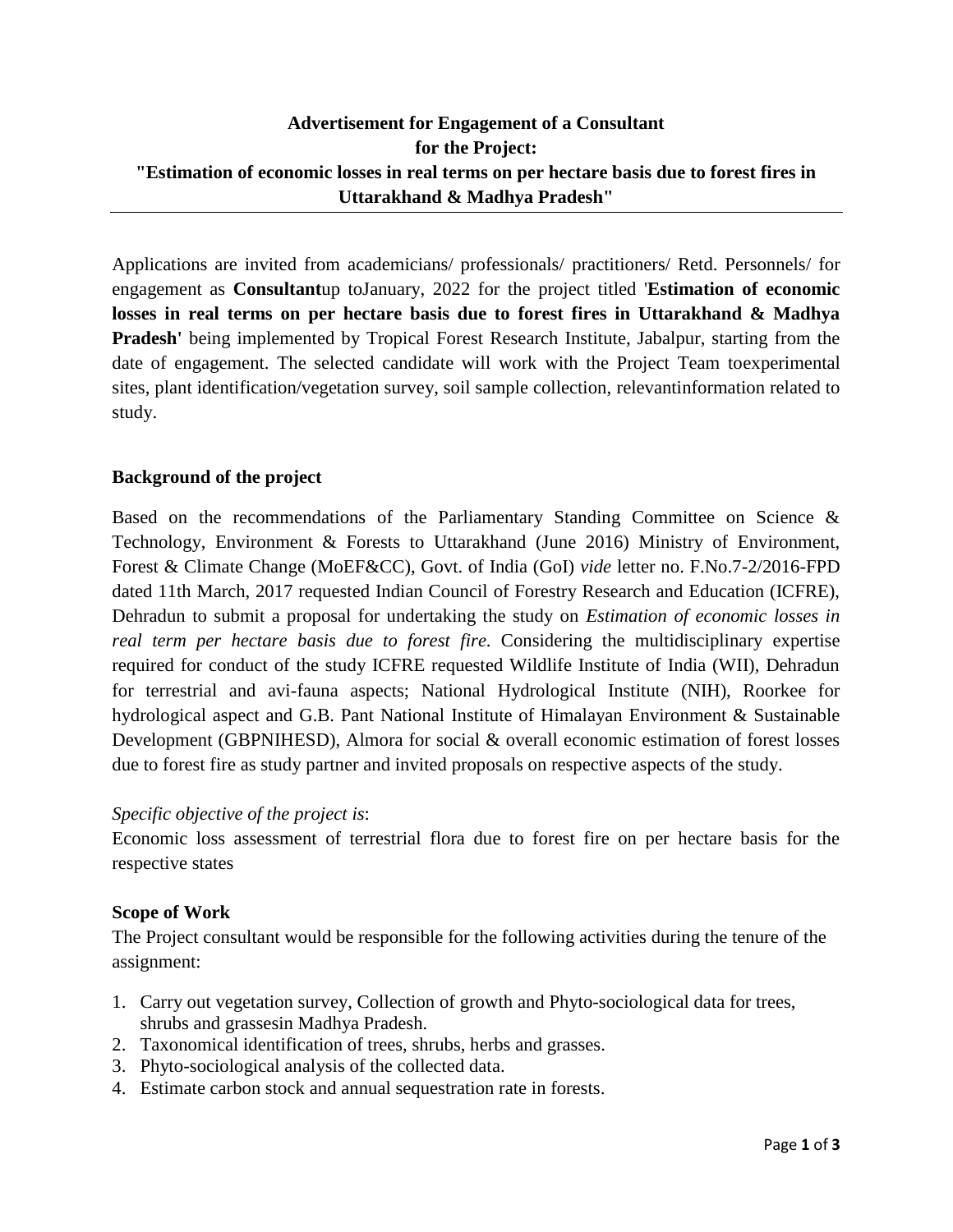## **Qualification**

Following essential and desirable qualifications would be considered for judging theapplicant's competence, suitability and selection of the Project Consultant:

## *(A) Essential:*

(i) M.Sc. degree in any of the disciplines relevant to Forestry/ Forest

Ecology/Ecology/Botany/Environment Science.

(ii) Knowledge on Taxonomical identification of flora.

(iii) Age: Maximum 62 years on 01/01/2021.

(iii) Minimum experience of three years of working in similar field.

## *(B). Desirable*

(i) Ph.D. degree in Taxonomy.

(ii) Should be well acquainted field work of vegetation survey, and C stock assessment in 5C pools (aboveground, belowground, dead wood, litter and soil).

## **Terms of Reference**

l. The engagement shall be purely contractual and on time bound basis.

2. The engagement does not confer any right/ claim whatsoever either explicitly or implicitly

for any regular appointment in ICFRE or any of its institutes against any post or otherwise under any legal condition or precedent.

3. The engagement can be discounted at any time, if the work or conduct is not found satisfactory or up to the mark by giving a fifteen days' notice.

4. Any information used or acquired in the project shall neither be made available to any other individual or organization nor be published in any form.

5. Remuneration: 31000/- per month without HRA.

6. The Project Consultant would be entitled to avail travelling, boarding and lodging charges as below with the prior approval of Competent Authority of TFRI. If there would be any train travel then AC 3 tier class fare shall be provided.

| Head                                       | Amount           |
|--------------------------------------------|------------------|
| Boarding and lodging expenses during tours | $450$ /- per day |
| D.A. during tours                          | $500/-$ per day  |